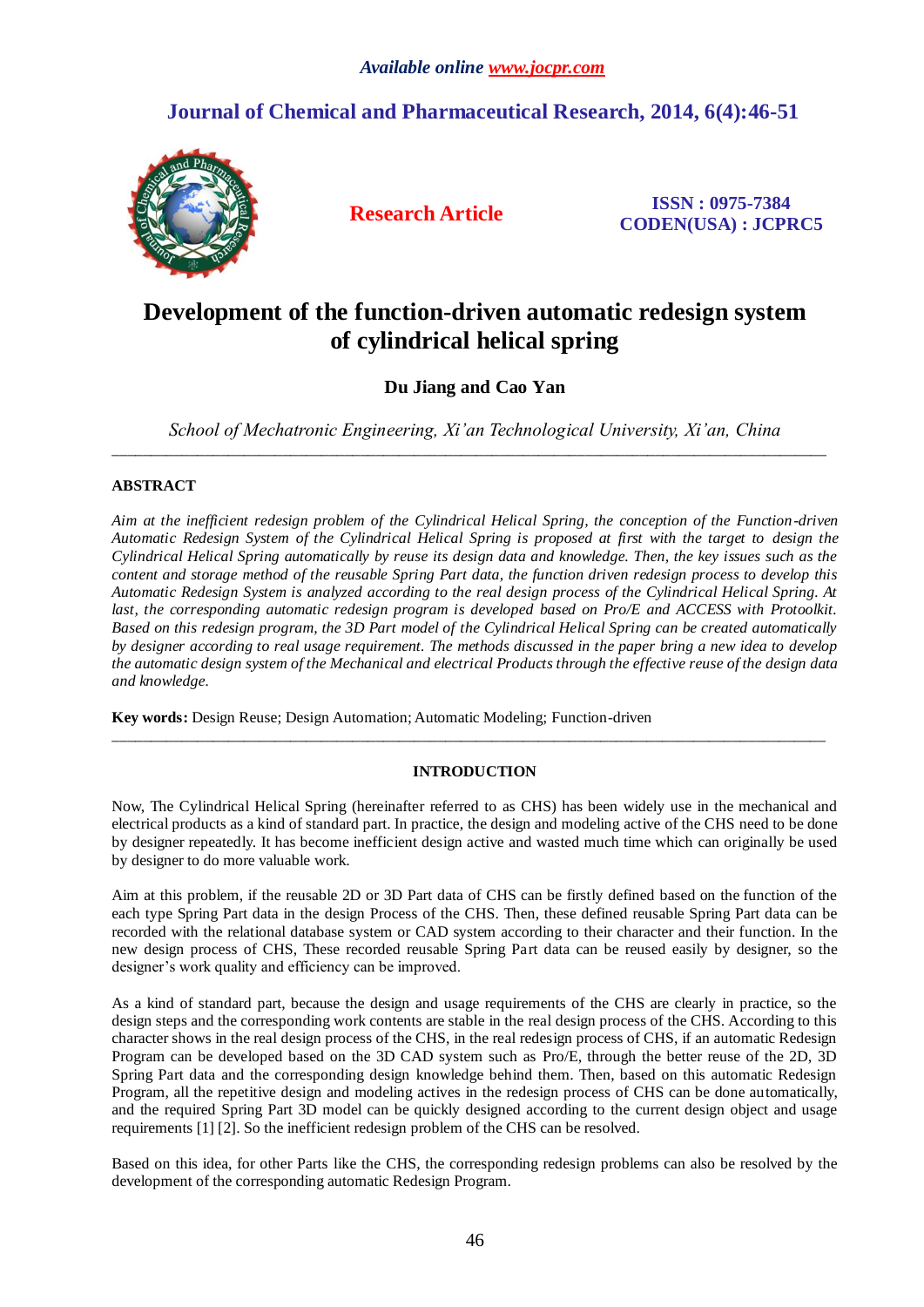It is also a valuable exploration for the development of the automatic design system of the mechanical and electrical products from a design reuse perspectives.

*\_\_\_\_\_\_\_\_\_\_\_\_\_\_\_\_\_\_\_\_\_\_\_\_\_\_\_\_\_\_\_\_\_\_\_\_\_\_\_\_\_\_\_\_\_\_\_\_\_\_\_\_\_\_\_\_\_\_\_\_\_\_\_\_\_\_\_\_\_\_\_\_\_\_\_\_\_*

### **1. THE CONCEPTION OF THE FUNCTION-DRIVEN AUTOMATIC REDESIGN SYSTEM OF CHS**

Now, for the Part with the characters like standardization and serialization, the 3D Standard Part library which developed based on 3D CAD system such as Pro/E has get a good effects in practice. Based on the 3D Standard Part library, the required 3D Standard Part model can be created and reused easily.

But, for the Part like CHS, it is obvious that the 3D Spring Part model can not be better reused only by the development of the 3D Spring Part library like the Standard Part. Because the real dimension of the CHS can not be selected by designer like the Standard Part.

In practice, because the structure and dimension of the Standard Part are all clearly defined in national standards, so based on the experience of the designer, the dimension of the Standard Part can be selected only according to its structure and work space. But, for CHS, although its structure and dimension are also clearly defined in national standards, but after its type and structure is selected by designer according to its current working condition, its dimensions can not be selected by designer based on his experience. The dimension of Spring Part needs to be redesigned by designer according to its current usage requirements such as load and deformation. So, the 3D Part model of CHS can not be simply reused only based on its structure and dimension data like the Standard Part.

Although the 3D Part model of CHS can not be reused [directly](http://www.iciba.com/directly) only based on its structure and dimension, But, through the analysis of the design process of the CHS, the design process of the CHS is essentially a variant design. In practice, after the design objects and the usage requirement of CHS are conformed, the design actives to calculate the dimensions of the CHS are stable.

Based on the above cognition, in the redesign process of the CHS, if the dimensions calculation method of each kind of CHS can be realized by the development of the corresponding design program, then based on the 3D Spring Part model of each type CHS, the required 3D Spring Part model can be created easily by update the dimension value of the corresponding type of 3D Spring Part model with the dimensions calculated by the design program. So the redesign process of the CHS can realize automation.

The conception of the Function-driven automatic Redesign System of CHS (hereinafter referred to as FDARS) is provided just base on this idea. Its object is to design the CHS automatically by reuse its design data and knowledge.

Based on this conception, the basic system structure of the FDARS shows in figure 1[3] [4].



**Fig. 1: the System Structure of FDARS**

As shown in figure 1, the structure of the FDARS includes three levels. The bottom level is the reusable Part data of the CHS, which are recorded classifiably according to its function in the design process. The middle level is the Pro/E system, Relational Database system and File management system which can access the reusable Spring Part data in the bottom level. The top level is the Automatic Redesign Program. It includes two modules. The one is the Design object-driven Dimension Calculation Module which can automatically calculate the dimension of CHS according to its usage requirements. The other is the Automatic Modeling Module which can create the 3D Spring Part model according to the design result of the Design object-driven Dimension Calculation Module. Based on this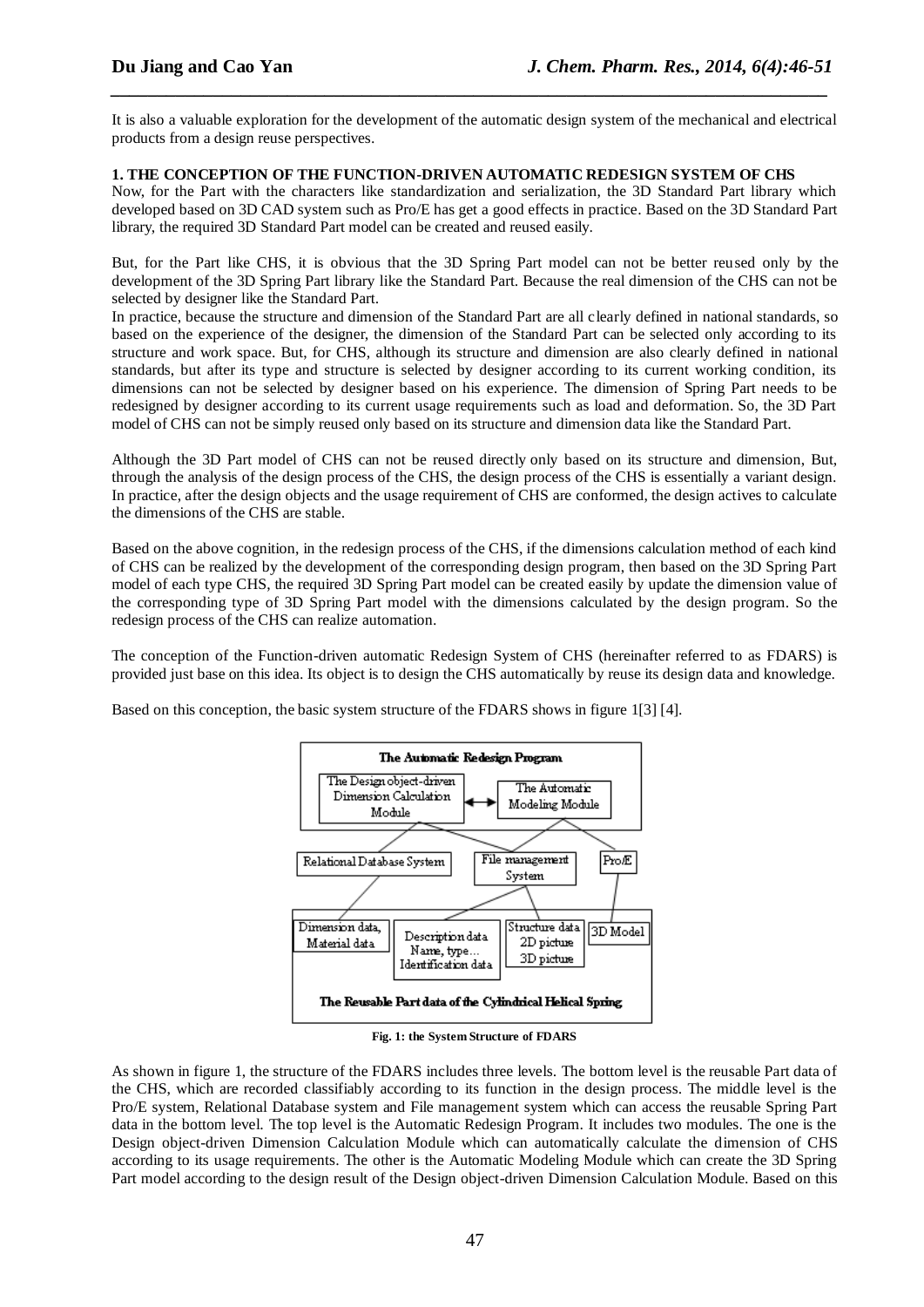three levels structure, the reusable Part data of the CHS can be managed consistently by the corresponding systems in the middle level at first. So the accessing steps of them are stable [5], and they can be accurately reused by the top level redesign program according the current design objects and requirements.

*\_\_\_\_\_\_\_\_\_\_\_\_\_\_\_\_\_\_\_\_\_\_\_\_\_\_\_\_\_\_\_\_\_\_\_\_\_\_\_\_\_\_\_\_\_\_\_\_\_\_\_\_\_\_\_\_\_\_\_\_\_\_\_\_\_\_\_\_\_\_\_\_\_\_\_\_\_*

# **2. THE KEY ISSUE AND METHOD TO DEVELOP THE FDARS**

Based on the conception and structure of the FDARS discussed above, the method to realize the function driven redesign process of the CHS and the corresponding Part data reuse method is the core question to develop the FDARS. It needs to resolve the following problems [6] [7].

- 1) The content of the reusable Part data of CHS and its storage method
- 2) The function driven redesign process based on the reuse of the CHS Part data
- 3) The Automatic Redesign program that can realize the function driven design process of the CHS

Based on the Structure of the FDARS shown in figure 1, by the resolving of problem 1, the reusable Part data of CHS can be recorded classifiably according to its function in the redesign process of CHS, so the calling and the retrieve step of these data are stable, and then the redesign process of the CHS can be defined based on these reusable Part data by resolving of problem 2. Based on the resolve of problem 3, the corresponding automatic redesign program can be developed, and the required Spring Part model can be built dynamically according to the real usage requirements.

For the above question 1, through the analysis of the real design process of the CHS, the type of the reusable Part data of the CHS are shown in table 1 [8].

| Data Type                 | <b>Data Content</b>                    | <b>Data Function in Redesign Process</b>            |
|---------------------------|----------------------------------------|-----------------------------------------------------|
| 2D or 3D Structure figure |                                        | Chose the structure of spring part                  |
| 3D Part model             |                                        | Modeling<br>Automatic                               |
| Dimension Data            | Mean Diameter data<br>Spring Wire data | Dimension Retrieval and Calculation                 |
| Identification data       | name, type, GB code                    | Descript and Distinguish each type Part data of CHS |

#### **Table 1 The Reusable Part Data of the CHS**

As shows in table 1, for some kind of CHS, there is a one to one relationship among its first three types of reusable Part data. For these three types of the reusable Spring Part data, the 2D or 3D Structure figure can be recorded with jpg file. The 3D Part model can be recorded by the 3D CAD system as the model file. Because the reusable dimension data such as the Mean Diameter and the Spring Wire Diameter are common to all type of CHS, so they can be recorded by the Relational Database System with the Data Sheet shown in table 2 and table 3[9].

#### **Table 2 The Spring Wire data of CHS**

| d(mm) |     |          |
|-------|-----|----------|
| 0.3   | 0.4 | 0.5      |
| 0.6   | 0.7 | $_{0.8}$ |
| 09    | 1.O |          |
|       | h   | $\cdots$ |

#### **Table 3 The Mean Diameter of CHS**

| d                        | G                               | E      | $R_{m}$ |       | σ      | <b>Material</b> |
|--------------------------|---------------------------------|--------|---------|-------|--------|-----------------|
| mm)                      | (Mpa)                           | (Mpa)  | (Mpa)   | (Mpa) | (Mpa)  |                 |
| 12                       | 78500                           | 206000 | 1275    | 475   | 956.25 |                 |
| 14                       | 78500                           | 206000 | 1275    | 475   | 956.25 |                 |
| 15                       | 78500                           | 206000 | 1275    | 475   | 956.25 | 60Si2Mn         |
| 16                       | 78500                           | 206000 | 1275    | 475   | 956.25 |                 |
|                          |                                 |        |         |       |        |                 |
|                          | d: Spring Mean Diameter         |        |         |       |        |                 |
|                          | G: The Shear Modulus            |        |         |       |        |                 |
| E: Modulus of Elasticity |                                 |        |         |       |        |                 |
| $R_m$ : Tensile strength |                                 |        |         |       |        |                 |
|                          | $\tau$ : Allowable shear stress |        |         |       |        |                 |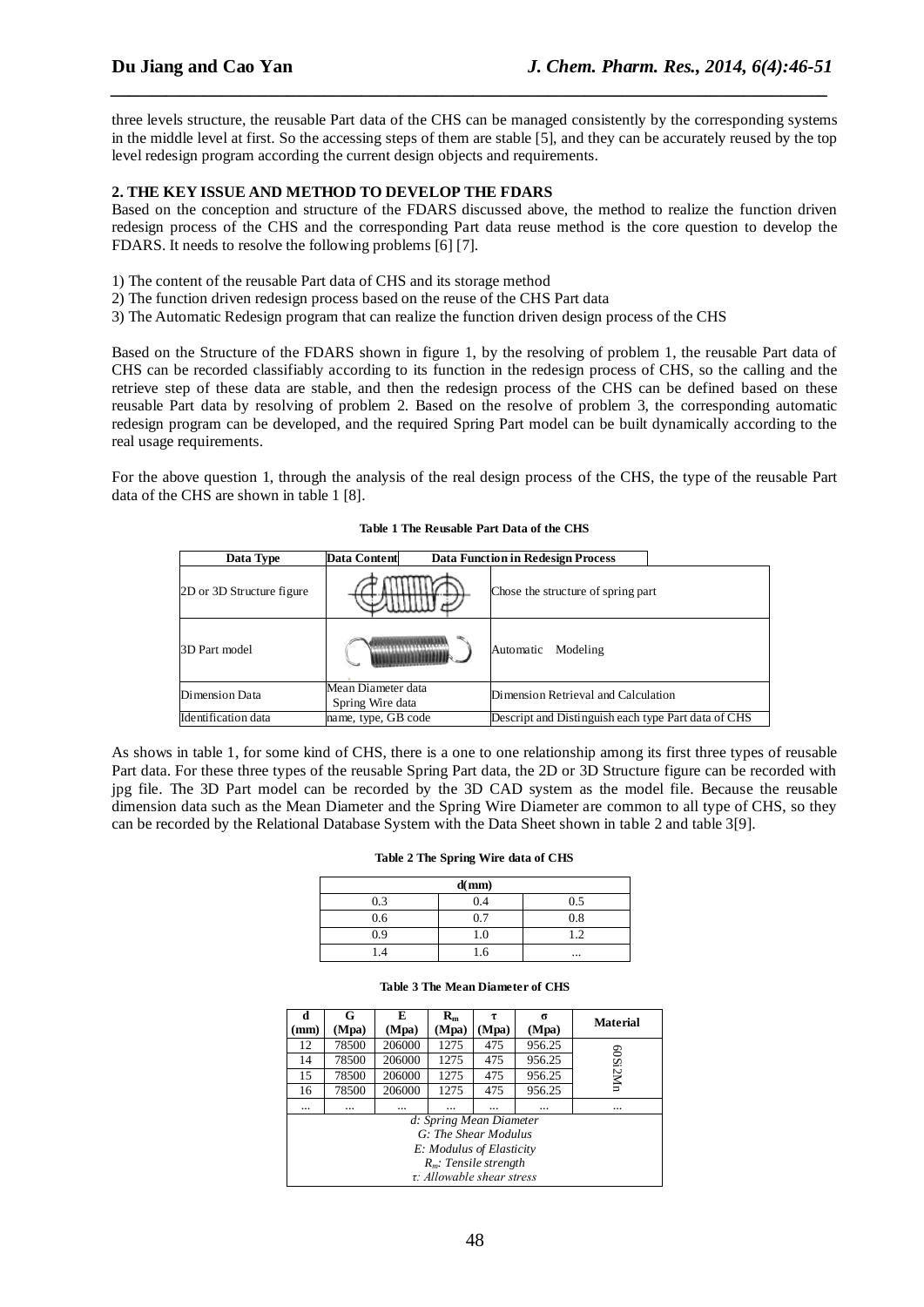With the above method, the first two types of reusable Spring Part data such as the Structure figure, and the 3D Part model can be recorded by the corresponding data file such as the jpg file and 3D model file. The reusable dimension data can be recorded by the Relational Database System as the Common Dimension Database file of CHS.

*\_\_\_\_\_\_\_\_\_\_\_\_\_\_\_\_\_\_\_\_\_\_\_\_\_\_\_\_\_\_\_\_\_\_\_\_\_\_\_\_\_\_\_\_\_\_\_\_\_\_\_\_\_\_\_\_\_\_\_\_\_\_\_\_\_\_\_\_\_\_\_\_\_\_\_\_\_*

Based on these data file of the reusable Spring Part data, the all kinds of the reusable Spring Part data can be described consistently through the Identification data of the CHS with the XML file defined below [10].

 $\langle xm|R$  oot $\rangle$ 

< the reusable Part data of CHS> <node data=" " name="Cold compression spring ", GB Code ="gbt1239.3-2009"> <node data="gbt1239\_3-2009NI" 2Dfigure="jpg" 3D model="prt" subtype="NI"/> </node> </node>  $\lt$ /the reusable Part data of CHS $>$  $\langle xm|$ Root $\rangle$ 

Based on this XML file, the each type recorded reusable Part data of certain CHS can be described correlatively by its identification data such as the GB Code. So, these reusable Part data can be accessed automatically by the program according to the real design require in practice.

For the above question 2, according to the real design process of the CHS in practice, after the basic type of the CHS is defined by its working condition, based on the recorded reusable Part data of the CHS, the Function-Driven Redesign Process under the static load condition is illustrated in table 4 with the Helical tension spring [11]. The redesign process of the other type CHS is similar, here does not descript any more.

| The Design Step                                                                                                                                                                                                               | The Reusable Spring Part<br>Data to Access                                         | The Design Object or Usage<br><b>Requirements</b>      | The Operation to the Reusable Spring<br>Part Data                                                                   |  |
|-------------------------------------------------------------------------------------------------------------------------------------------------------------------------------------------------------------------------------|------------------------------------------------------------------------------------|--------------------------------------------------------|---------------------------------------------------------------------------------------------------------------------|--|
| choose the type of the CHS                                                                                                                                                                                                    | Identification<br>Spring<br>the<br>XML file                                        | the Load type<br>the working Requirement               | browse XML file and select the spring<br>type                                                                       |  |
| choose mean diameter                                                                                                                                                                                                          | the mean diameter data                                                             | the Radial dimension of work<br>space                  | retrieve the mean diameter data based on<br>the workspace                                                           |  |
| choose the Spring wire                                                                                                                                                                                                        | the Spring Wire data                                                               | the max work load                                      | retrieve feasible spring wire based on max<br>Load with constraint: $F_{\text{max}} = \pi d^3/8D[\tau]$             |  |
| and Pitch                                                                                                                                                                                                                     | calculate the coil Number the mean diameter data, the<br>selected spring wire data | the normal work load<br>and deformation<br>requirement | calculate the value of the Coil Number<br>and Pitch with the methods:<br>$F = Gd^4/8D^3n$<br>$t = d + f/n + \delta$ |  |
| Spring model of the<br>3D.<br>Create the 3D model<br>selected type of CHS                                                                                                                                                     |                                                                                    | the 3D Spring model with the<br>right dimensions       | update the 3D model of the selected<br>spring with the calculated<br>dimension<br>value                             |  |
| $F_{max}$ : the max workload; F: the normal workload; d: spring wire diameter; D: mean diameter<br>$G$ : Shear modulus; n: coil Number; f: deformation; $\delta$ : the mini gap; [ $\tau$ ]: Allowable shear stress; t: Pitch |                                                                                    |                                                        |                                                                                                                     |  |

|  | Table 4. The Function-Driven Redesign Process of CHS |
|--|------------------------------------------------------|
|--|------------------------------------------------------|

According to the steps shown in table 4, through reuse the Spring Part data and the design knowledge associated with them, the dimensions of the CHS can be designed based on the real design objects and usage requirements such as the max workload, the normal work load, the deformation etc. Then, the requirement 3D spring model can be designed efficiently by update the dimensions [12].

## **3. THE DEVELOPMENT OF THE AUTOMATIC REDESIGN PROGRAM OF FDARS**

According to the structure of the FDARS shown in figure 1 and the Function-Driven Redesign Process shown in table 4, the Automatic Redesign Program of FDARS includes two function modules. The one is the Design object-driven Dimension Calculation Module; the other is the Automatic Modeling Module. The Design object-driven Dimension Calculation Module can run the first four redesign steps of the Function-Driven Redesign Process shown in table4. The dimension data of the CHS can be calculated by it according to the current design objects and usage requirements.

The Automatic Modeling Module can run the last redesign step of the Function-Driven Redesign Process, and the corresponding 3D Spring Part model can be created by it with the dimensions calculated the Design object-driven Dimension Calculation Module.

According to the redesign steps shown in table 4 and the reusable Spring Part data shown in table 1, the operations to the each kind of reusable Spring Part data in the function driven redesign process and the corresponding VC++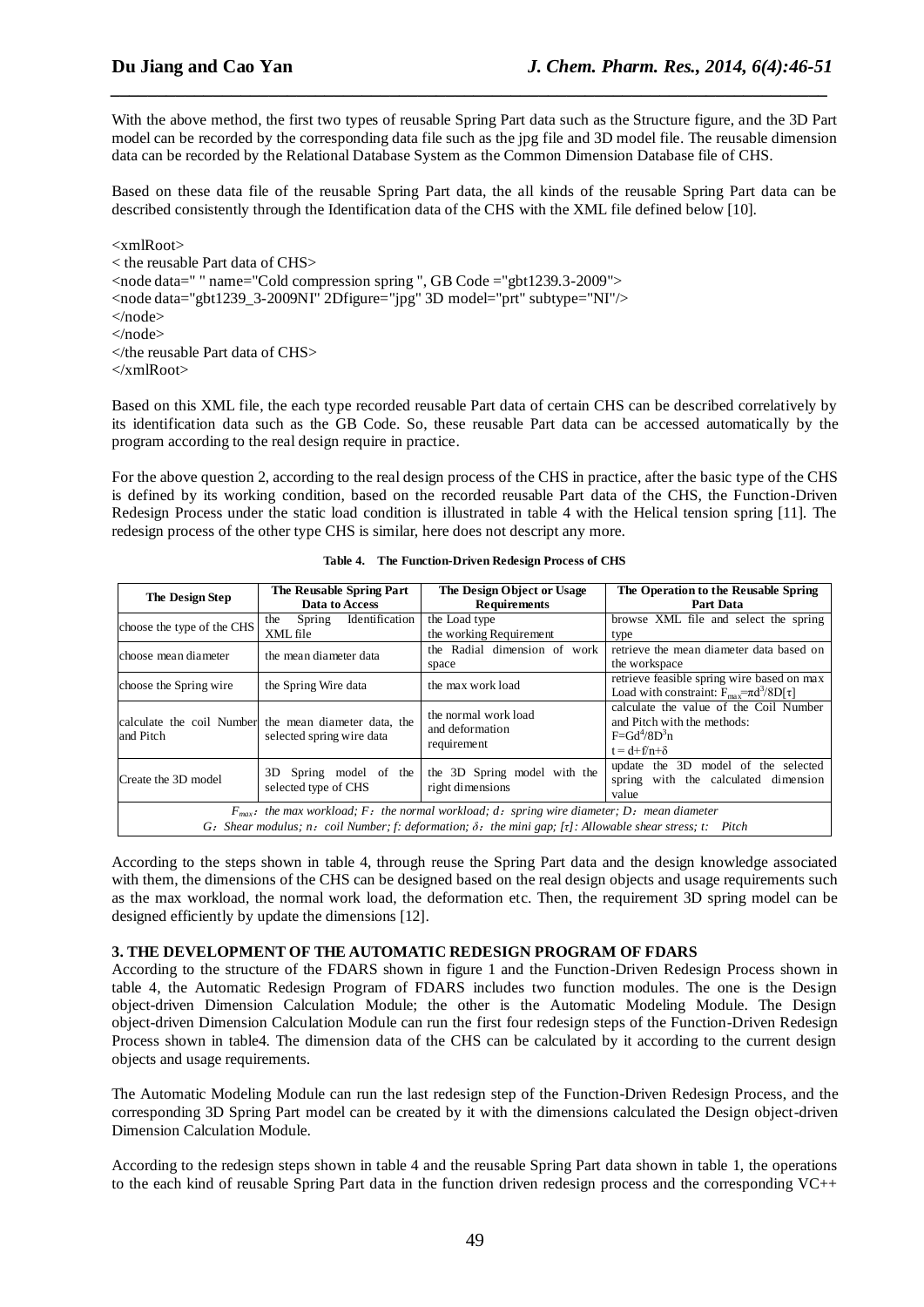Class or the Protoolkit functions to realize these operations are shown in table5.

| Table 5. The Operations to the Reusable Spring Part Data and the corresponding VC++ Class or Protoolkit function |  |  |
|------------------------------------------------------------------------------------------------------------------|--|--|
|                                                                                                                  |  |  |

*\_\_\_\_\_\_\_\_\_\_\_\_\_\_\_\_\_\_\_\_\_\_\_\_\_\_\_\_\_\_\_\_\_\_\_\_\_\_\_\_\_\_\_\_\_\_\_\_\_\_\_\_\_\_\_\_\_\_\_\_\_\_\_\_\_\_\_\_\_\_\_\_\_\_\_\_\_*

| The Operation to Reusable Spring Part Data                                                                    | The Operation VC++ Class or ProToolkit Function |  |
|---------------------------------------------------------------------------------------------------------------|-------------------------------------------------|--|
| read the Spring identification data from XML file                                                             | MSXML2                                          |  |
| display the identification data for browse and selection                                                      | CPersistentTreeCtrl                             |  |
| display the 2D structural picture of the selected type of Spring                                              | CBitmapContrl                                   |  |
| Retrieve the mean diameter data based on workspace<br>Retrieve the Spring Wire data according to the max load | CDatabase, CRecordset                           |  |
| Display the mean diameter data for designer to select                                                         | <b>CComboBox</b>                                |  |
| Display the Material of Spring Wire for designer to choose                                                    | <b>CListCtrl</b>                                |  |
| input the design and usage requirement data of the Spring                                                     | <b>CEdit</b>                                    |  |
| Record the calculated dimension data                                                                          | <b>CFile</b>                                    |  |
| call the 3D Spring part model of the chosen type of Spring                                                    | ProMdlRetrieve()                                |  |
| Update dimension value of chosen 3D Spring Part model                                                         | ProParameterValueSet()                          |  |

Based on the VC++ Class and the ProToolkit function shown in table 5, the Automatic Redesign Program of the FDARS is developed based on the Pro/E and ACCESS in the paper, and the running interface of this Automatic Redesign Program shows in figure 2.



**Fig. 2. The Interface of the Automatic Redesign Program**

As shown in figure2, it is the running interface of the Design object-driven Dimension Calculation Module of the Automatic Redesign Program. The interface is a dialog window. It includes four regions. The region in left is the Tree View Window of the CPersistentTreeCtrl. The CPersistentTreeCtrl is a VC++ Class defined to access the XML file. It derives from the CTreeCtrl. The MFC Class CXMLFile which is defined as a simple C++ XML Parser is packaged in it. The function of the CPersistentTreeCtrl is to read and show the content of the XML file with a tree view. Base on its member function Load( ), the reusable identification data of CHS which recorded in the XML file can be read at first, then these Spring Identification data can be shown as a tree view, so the designer can browse and select the type of the CHS from it.

The region in middle is a Picture Window of the CBitmap, it can show the 2D picture of the CHS according the Spring type selected in the tree view window of the CPersistentTreeCtrl by the designer.

The region in right is the interface to get the initial design and usage requirements data from the designer. It developed with VC++ Class such as the CEdit, ComboBox, CList and CButton. After the spring type is selected by designer, Based on the window of CEdit, the initial design and usage requirements data such as the max load, the normal working load and the deformation can be inputted by designer at first. Then, the reusable Mean Diameter data can be retrieved from the Common Dimension Database file by the class CDatabase and CRecordset. And all the retrieved Mean Diameter data can be displayed in a drop down list window through the ComboBox. So the value of the Mean Diameter can be selected by the designer according to the real workspace of CHS. After the dimension of the Mean Diameter is selected by designer, based on the other inputted design and usage requirements data such as the max load and the deformation, the reusable Spring Wire Data can be synchronously retrieved from the Common Dimension Database file also through the class CDatabase and CRecordset according to the max load constraint shown in table 4. And the retrieved feasible Spring Wire data can be displayed as a list window through the CList. Then, the feasible spring wire data can be further selected by designer. Thus, the all initial design and usage requirements data have been inputted by the designer.

The region in the bottom is an area to display the final design result. It developed with VC++ Class such as the CEdit and CButton. After all the required initial design data is inputted or selected by designer, based on these inputted design data, such as the Mean Diameter, the Spring Wire Diameter, the max working load, the normal working load and the deformation, the other spring dimensions can be calculated by the Automatic Redesign